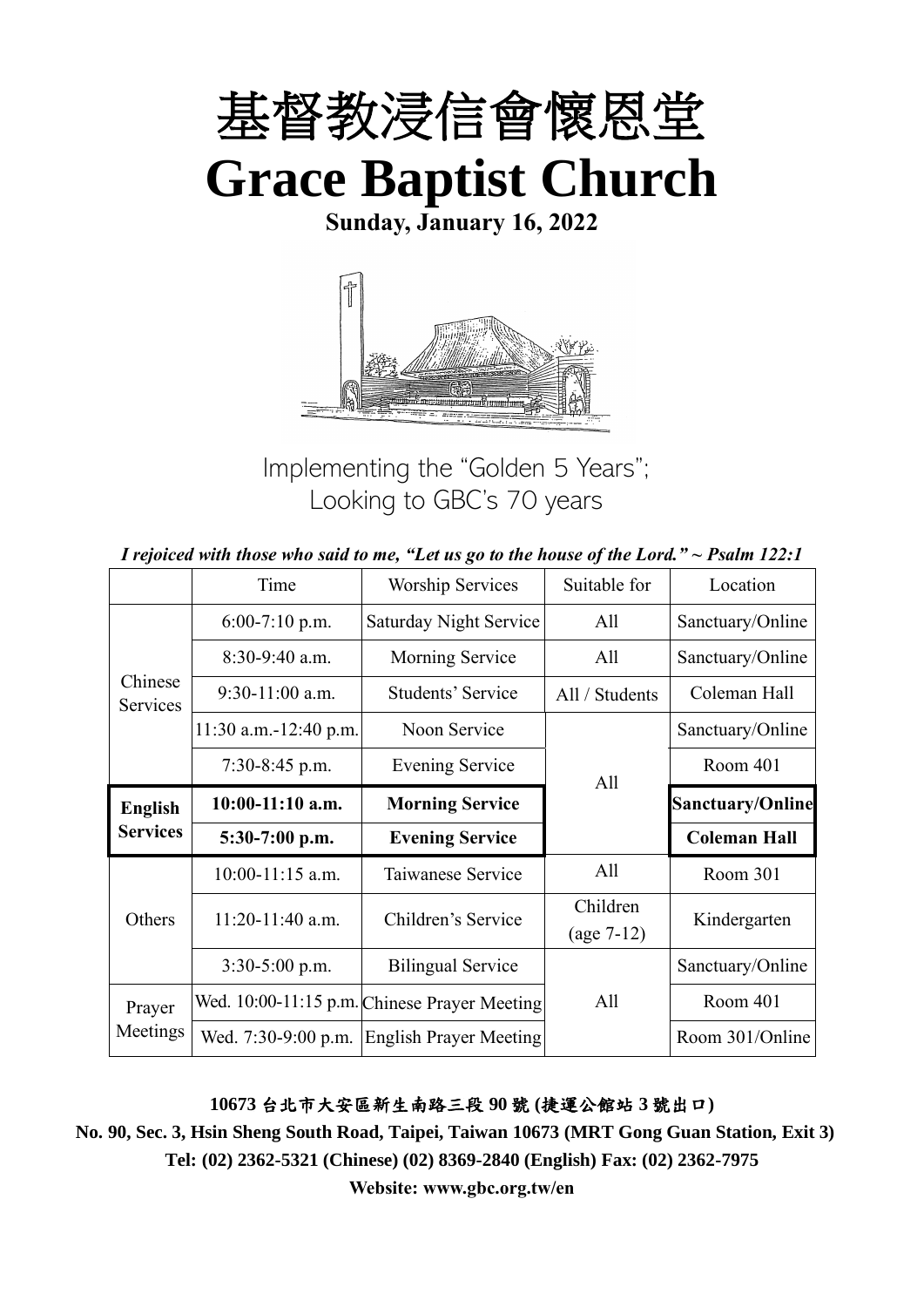|                                                 | Morning Worship Service - 10:00 a.m.<br>Sunday, January 16, 2022                                                                                                                                                            |                                                                                              |
|-------------------------------------------------|-----------------------------------------------------------------------------------------------------------------------------------------------------------------------------------------------------------------------------|----------------------------------------------------------------------------------------------|
| Prelude                                         |                                                                                                                                                                                                                             | Praise Tan                                                                                   |
| Greeting/Prayer                                 |                                                                                                                                                                                                                             | Cherrie Lim                                                                                  |
| Worship through Music                           | "Sovereign"<br>"Your Great Name"                                                                                                                                                                                            |                                                                                              |
| Pastoral Prayer                                 |                                                                                                                                                                                                                             | Pastor Nick Brideson                                                                         |
| Worship through Music                           | "Christ Will Be My Hideaway"<br>"There Is a Higher Throne"                                                                                                                                                                  | Cherrie Lim                                                                                  |
| <b>Offertory Prayer</b><br>Tithes and Offerings |                                                                                                                                                                                                                             | Roy Treurnicht                                                                               |
| Doxology<br>Pray for Our Church                 |                                                                                                                                                                                                                             | Pastor Kevin Wang                                                                            |
| <b>Scripture Reading</b>                        | Obadiah 10-17                                                                                                                                                                                                               |                                                                                              |
| Message<br><b>Response Song</b>                 | Seeking Justice in an Unjust World<br>"O God Our Help in Ages Past" - #74                                                                                                                                                   | Pastor Nick Brideson                                                                         |
| Benediction                                     |                                                                                                                                                                                                                             |                                                                                              |
| Welcome                                         |                                                                                                                                                                                                                             |                                                                                              |
|                                                 | "As the Lord Is with Us"                                                                                                                                                                                                    | Cherrie Lim                                                                                  |
| <b>Closing Song</b><br>Postlude                 | A - "Cry Room" (at the back of the Sanctuary): without child's parents there.<br>B - "Kindergarten Green Room" (enter next to GBC's back exit door): with at least one parent there.<br>Evening Worship Service - 5:30 p.m. |                                                                                              |
|                                                 | Sunday, January 16, 2022                                                                                                                                                                                                    |                                                                                              |
| Prelude                                         |                                                                                                                                                                                                                             |                                                                                              |
| Prayer<br>Worship through Music                 | "Made to Worship"                                                                                                                                                                                                           |                                                                                              |
| Greeting                                        |                                                                                                                                                                                                                             |                                                                                              |
| Pastoral Prayer                                 |                                                                                                                                                                                                                             |                                                                                              |
| Worship through Music                           | "O Church Arise"                                                                                                                                                                                                            |                                                                                              |
|                                                 | "Still"                                                                                                                                                                                                                     | Praise Tan<br>Michael Tsai<br>Alex Chen, Leader<br>Pastor Nick Brideson<br>Alex Chen, Leader |
|                                                 | "Your Will Be Done"                                                                                                                                                                                                         |                                                                                              |
| <b>Offertory Prayer</b><br>Tithes and Offerings |                                                                                                                                                                                                                             |                                                                                              |
| Pray for Our Church                             |                                                                                                                                                                                                                             |                                                                                              |
| <b>Scripture Reading</b>                        | Obadiah 10-17                                                                                                                                                                                                               | Sarah Huang<br>Pastor Kevin Wang                                                             |
| Message                                         | Seeking Justice in an Unjust World                                                                                                                                                                                          | Pastor Nick Brideson                                                                         |
| <b>Response Song</b>                            | "Sovereign"                                                                                                                                                                                                                 |                                                                                              |
| <b>Closing Prayer</b><br>Welcome                |                                                                                                                                                                                                                             |                                                                                              |
| Closing Song                                    | "Your Will Be Done"                                                                                                                                                                                                         | Alex Chen, Leader                                                                            |
| Postlude                                        |                                                                                                                                                                                                                             | Michael Tsai                                                                                 |

> *"but you will receive power when the Holy Spirit has come upon you; and you shall be My witnesses both in Jerusalem, and in all Judea and Samaria, and even to the remotest part of the earth." -* Acts 1:8 (NASB)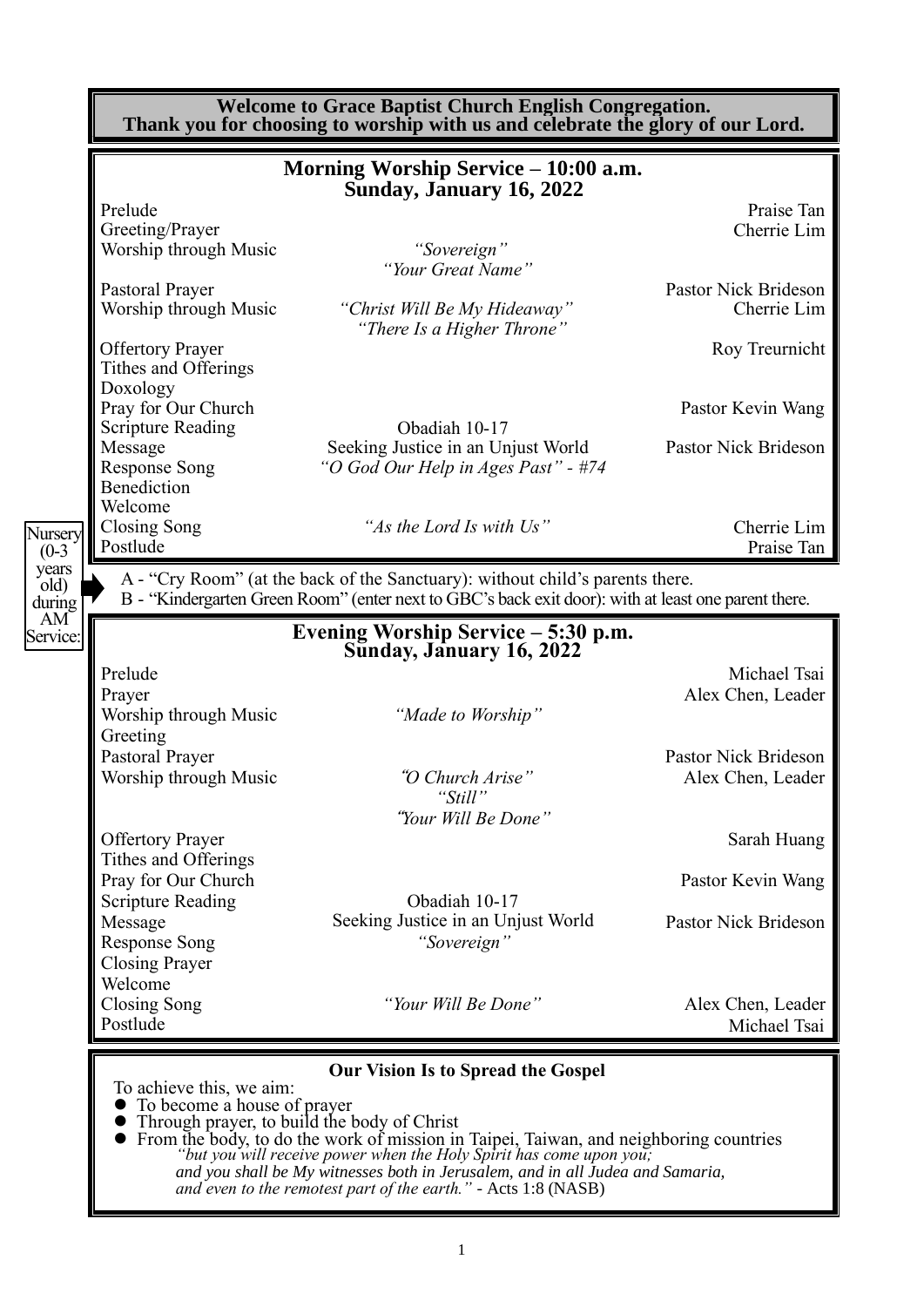## **Sermon Topic: Seeking Justice in an Unjust World Scripture: Obadiah 10-17**

### **Speaker: Pastor Nick Brideson January 16, 2022**

#### **Scripture: Obadiah 10-17 (NASB)**

<sup>10</sup> "Because of violence to your brother Jacob, You will be covered with shame, And you will be cut off forever.  $11$  "On the day that you stood aloof, On the day that strangers carried off his wealth, And foreigners entered his gate And cast lots for Jerusalem— You too were as one of them. <sup>12</sup> "Do not gloat over your brother's day, The day of his misfortune. And do not rejoice over the sons of Judah In the day of their destruction; Yes, do not boast In the day of their distress. <sup>13</sup> "Do not enter the gate of My people In the day of their disaster. Yes, you, do not gloat over their calamity In the day of their disaster. And do not loot their wealth In the day of their disaster. <sup>14</sup> "Do not stand at the fork of the road To cut down their fugitives; And do not imprison their survivors In the day of their distress. <sup>15</sup> "For the day of the LORD draws near on all the nations. As you have done, it will be done to you. Your dealings will return on your own head. <sup>16</sup> "Because just as you drank on My holy mountain, All the nations will drink continually. They will drink and swallow And become as if they had never existed. <sup>17</sup> "But on Mount Zion there will be those who escape,

And the house of Jacob will possess their possessions.

**Notes:**

And it will be holy.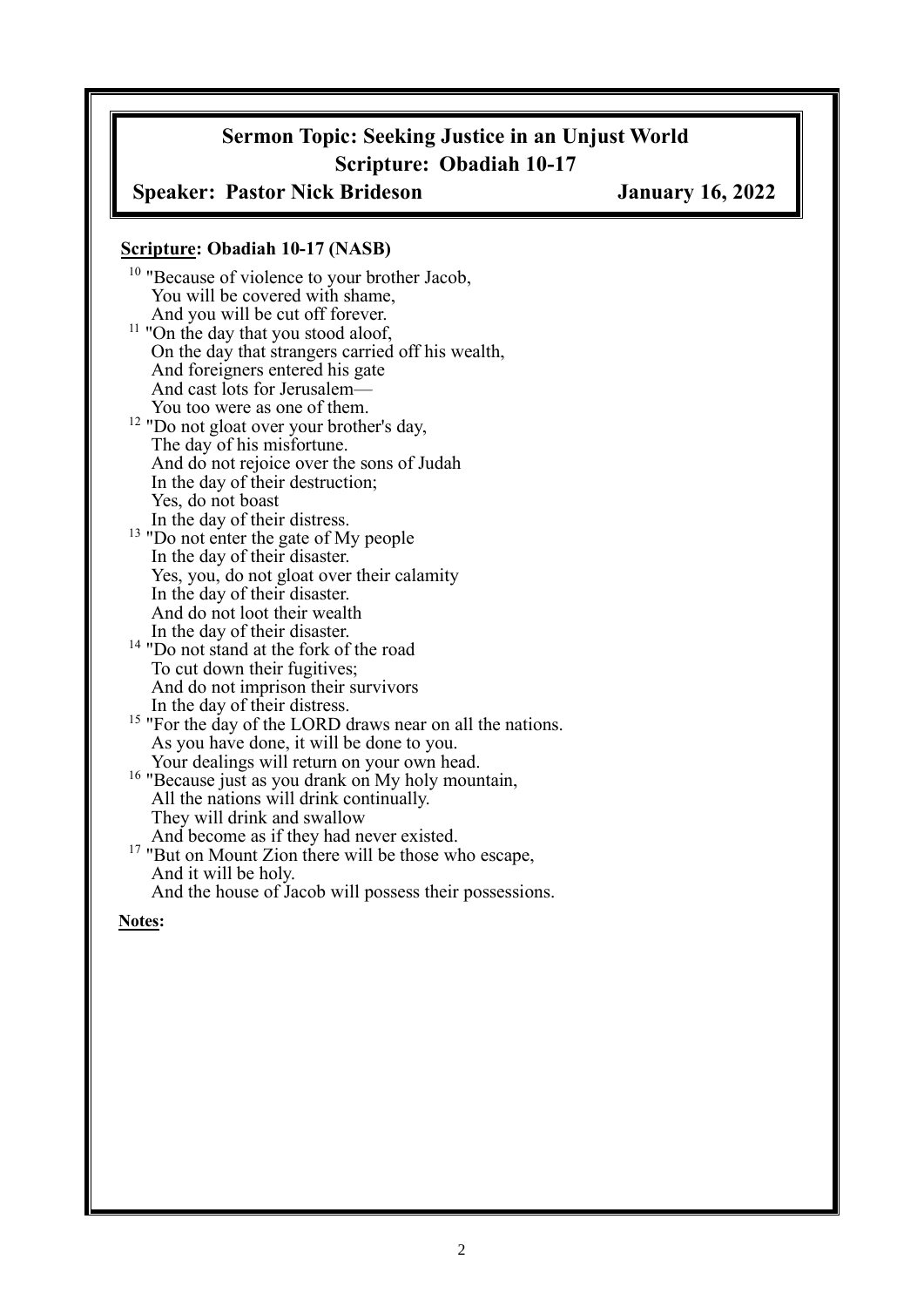# **Greeters (Ushers) Needed**

Grace Baptist Church's English Congregation Morning Greeters Ministry is looking for volunteers! If you are a registered GBC member, have a heart to serve, enjoy making people feel welcome, or just want to get connected, the usher team would love to have you. Please contact Arjun at nagarjuna123iict@gmail.com.

Note: To ensure the safety of its members, GBC requires usher volunteers to be present physically at GBC no later than 9:30 a.m. during the current pandemic.

### **Chinese New Year Schedule Changes**



**Jan. 30 –** We will have ONE English Service, 10:00 to 11:10 a.m. **in the Sanctuary**. **Jan. 31 to Feb. 4 –** GBC will be closed for Chinese New Year Holiday **Feb. 2 –** The regular Wednesday Prayer Meeting will be cancelled.

### **Alpha Class Restarting from February 6**



Alpha is an 11-week class designed for non-Christians who are interested in learning more about Christianity. Each week we will watch a video and have discussion about topics such as: Is there more to life than this? Why should I pray or read the Bible? Who is Jesus? Alpha class members are encouraged to ask questions as they explore these important life questions.

Starting February 6, Alpha will meet each Sunday from 11:30-12:30 in the Calvary Room (Floor 2.5 on the stairwell next to the information desk). For more information, contact Vong and Sarah Im. We look forward to meeting you!

### **Epidemic Relief Application**

Brothers and sisters who were or are affected by COVID-19 may be eligible to apply for GBC's Epidemic Relief Fund. Check our website for details

# **Application for Yearly Parking Permit in 2022**

GBC members can apply for a yearly parking permit between today, January 9, and mid-February. Application forms are available at the front desk and must be signed by a GBC minister or pastor before submission. When



picking up your new parking permit, you will need to return your old parking permit and pay a NT\$ 200 fee at the front desk. (See details at the front desk.)

# **Friday Night Concert – Jan 21**

*"Romantic Music - Flute and Songs"* **Time/Place:** 7:30 p.m. on January 21 in GBC Sanctuary



GBC plans to start this year's Friday Night Concerts on January 21. This is an excellent opportunity to invite non-believing friends to church. The introduction will be in Chinese. Admission is free!

### **Repertoire includes:**

Viens! une flûte invisible soupier, Les chemins de l amour, Sérénade, Earth, Trois Odelettes Anacreontiques, Au Printemps, A la Cigale, A la Rose, Chansons lointaines IV. Soir Païen for voice, flute and piano, Soir Païen for voice, flute and piano, and Agnus.

For more information on this concert, please visit the GBC website: https://www.gbc.org.tw/en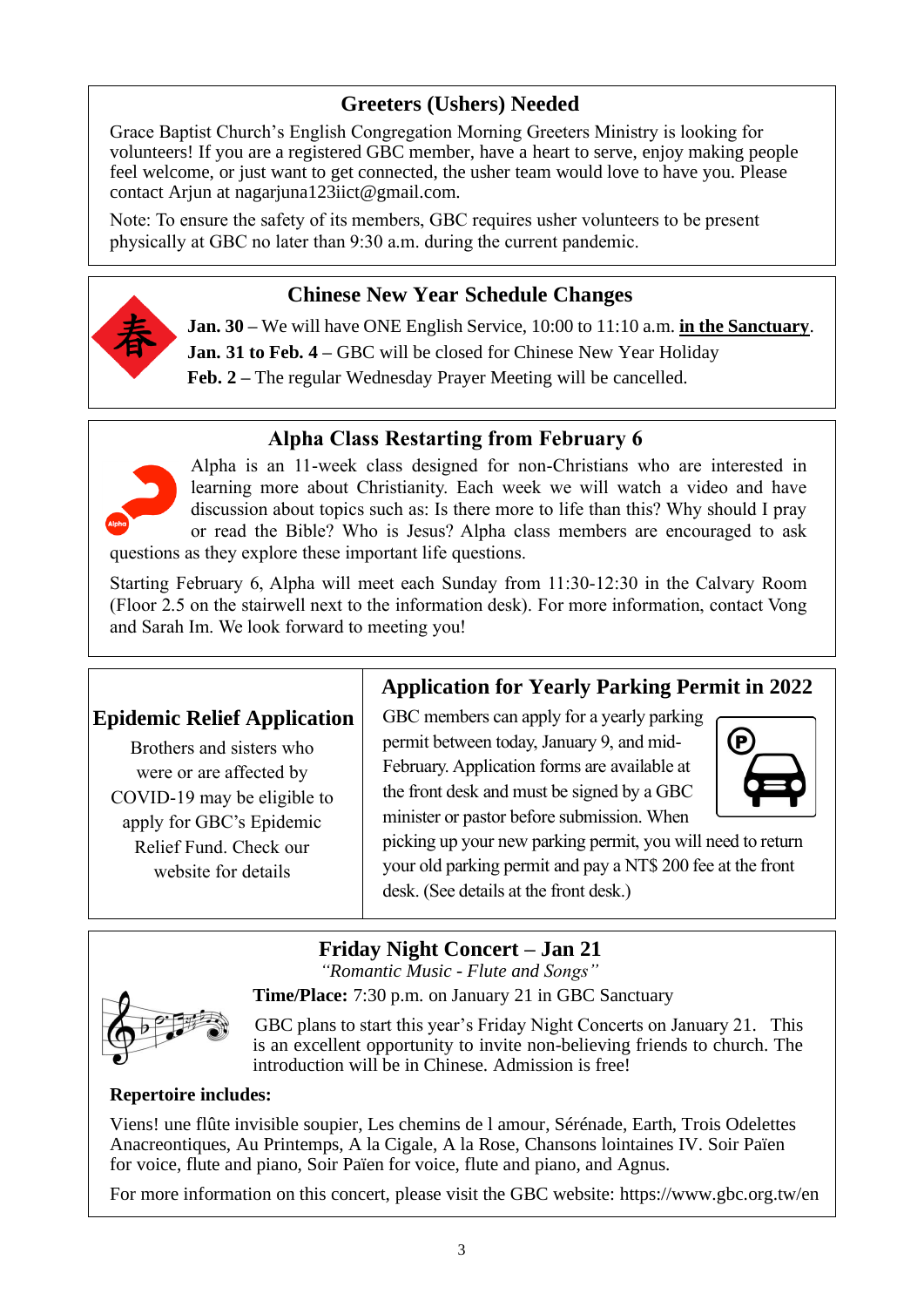# **Location Change for Evening Service & Baptism Service Feb 13**

The English Evening Service will be holding our next baptism service in the Sanctuary starting at the usual time, 5:30 p.m., on February 13. The regular Evening Service will be combined with this Baptism Service.

There will be gospel message during the service so please invite your love ones to attend and pray for their openness to the message.

### **Sermon Sharing**

Please do not take pictures or record the sermon during the services. GBC normally does Livestreaming each Sunday, so you can watch the sermon online at the same time as it is happening in GBC sanctuary. We encourage people to meet every Sunday so Livestream viewing is for those who are sick or cannot attend in person for other reasons. Sermons will later be uploaded to the GBC website for viewing at any time, at: http://www.gbc.org.tw/en/

**Thanks for Philippines Donations**

Total amount collected up to January 9: NT 131,760

Today, January 16,<br>Today, January 16, roday, January To,<br>you can still give.

### **Building up Christian Life**

If you or your family or friends would like to start the new year by committing to know more about God, God's Word, or God's will for your lives, GBC English Congregation offers many classes and small groups. Please take the great opportunity to make friends and learn by joining one of them. (Go to the class directly; see page 6 for details). Classes are available for people at different levels of maturity:

### **Beginning Christian Life**

➢ **Alpha** (will re-start on February 6):

This class is especially suitable for non-Christians, but anyone who wants to know more about Christianity is welcome to attend. For more information, see the notification on page 3.

### ➢ **Christianity 101**:

This 10-lesson cycle introduces the basic teachings of Christianity. Candidates for baptism must complete this class before being baptized.

### **Maturing Christians**

➢ **Bible Studies for Life** (6 classes available at three times periods each Sunday; online class also available)

Growing in Christ is a life-long journey, and these classes help people as they follow that journey. Sunday sermons support the classes by giving background on the same subject, while classes provide discussion and teaching for greater understanding.

### **Developing Leaders**

### ➢ **Bible Interpretation**

This class is not only about reading the Bible, but how to read the Bible. Many students in the class are class or group leaders seeking to learn the Bible in a deeper level. However, non-leaders are also welcome.

**Small Groups** (different categories of small group are available)

- ➢ **Students:** For university students
- ➢ **Language/Nationality:** Uses a language other than English
- ➢ **Parenting:** Support group for parents, including single parents
- ➢ **Women:** For sisters of all ages, currently meets online only
- ➢ **General:** Currently 5 groups are open for anyone to attend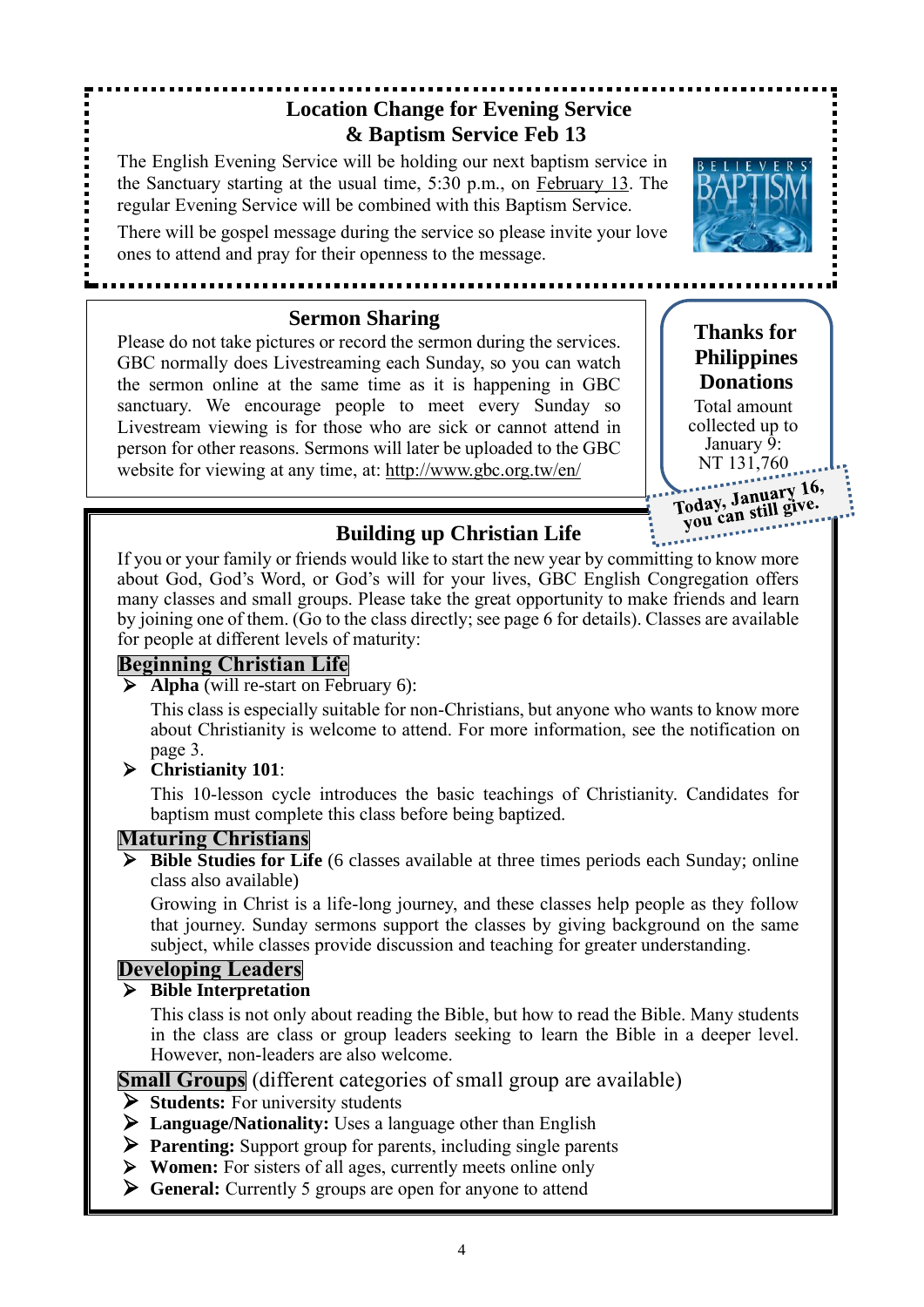### **Mabuhay Fellowship**



suejenny@gbc.org.tw

aline@gbc.org.tw

Today, January 16, at 2 p.m. in Basement Room B05, the Mabuhay Fellowship will have worship through songs, an inspirational talk by Pastor Winston Chiu (Mission Center

Director, China Evangelical Seminary), and January birthday celebrations. All nationals are welcome.

The Mabuhay Fellowship comprises Filipinos aiming to share God's love and light through worship, prayer, Bible study, fellowship, gospel sharing, and other ministries.

### **Young Adults Fellowship**

Young Adults Fellowship is for young adults from the age of 20-35 to



study God's Word and fellowship together. It meets regularly on 1st and 3rd Saturdays from 4:30 to 6:00 p.m. in WanFu 22 (next to GBC building).

Contact Pastor Kevin Wang at  $\frac{\text{kevin}(a) \text{gbc.org.tw}}{\text{if you need more}}$ information.

|                                    |                                         | <b>English Congregation Leaders</b>       |                                             |                           |  |
|------------------------------------|-----------------------------------------|-------------------------------------------|---------------------------------------------|---------------------------|--|
|                                    |                                         | English Leading Pastor: Nick Brideson     |                                             |                           |  |
| Pastor Nick Brideson               | Minister Priscilla Liao                 |                                           | Pastor Kevin Wang                           |                           |  |
| <b>Adult Education</b><br>/Mission | AM Worship                              | Children's<br>Education/Caring            | PM Worship                                  | Youth/Fellowship          |  |
| <b>Adult Education</b>             | <b>Morning Music</b>                    | <b>Cryroom Children's</b>                 | <b>Evening Music Team</b>                   | <b>Trinity Youth</b>      |  |
| Nick Brideson                      | Cherrie Gow Lim                         | <b>Care Ministry</b>                      | Alex Chen                                   | (Grade 7 and above)       |  |
| nick@gbc.org.tw                    | cvgow@yahoo.com                         | Joanne Pan                                | gbceworshipteam@gmail.com Pastor Kevin Wang |                           |  |
| <b>Foreign Mission:</b>            | <b>Morning Greeters</b>                 | f65027.tw@yahoo.com.tw                    | <b>Evening Greeters</b>                     | kevin@gbc.org.tw          |  |
| <b>Medical/Dental Team</b>         | Arjun Puvvala                           | <b>Preschool</b>                          | Vicky Kuo                                   | <b>Mabuhay Fellowship</b> |  |
| Armand Lim                         | nagarjuna.chemist@gmail.com Joanna Peng |                                           | asiaglobe999@gmail.com                      | Ava Zamora                |  |
| rmanlim@yahoo.com                  | Alltrin Dhana Raja Gopal                | Joanna1285@hotmail.com Evening Multimedia |                                             | avazam@yahoo.com          |  |
| <b>VBS</b> Team                    | alltrin.chim99@gmail.com                | <b>AWANA Spark Group</b>                  | <b>Grant Burgess</b>                        | <b>Young Adults</b>       |  |
| Priscilla Liao                     | <b>Adult Choir</b>                      | Crystal Turner                            | grantburgess@live.co.za                     | Fellowship                |  |
| priscilla@gbc.org.tw               | <b>Hand Bell Choir</b>                  | elisayeh@yahoo.com                        | <b>Evening Tea / Baptism</b>                | Kevin Wang                |  |
| <b>Taiwan Mission:</b>             | Juliet Jao                              | <b>AWANA T&amp;T Group</b>                | <b>Celebration Fellowship</b>               | kevin@gbc.org.tw          |  |
| <b>TaiTung Team</b>                | lenyinjao@gmail.com                     | Ming Lai                                  | Michelle Cheng                              | <b>Small Groups</b>       |  |
| Cherrie Gow Lim                    | <b>Hallel Singers</b>                   | minglai88@gmail.com                       | yealincheng@yahoo.com                       | - Youth                   |  |
| cvgow@yahoo.com                    | Cherrie Gow Lim                         | <b>Prayer Ministry</b>                    | <b>Baptism Support</b>                      | <b>Students</b>           |  |
| <b>Orphanage Ministry</b>          | cvgow@yahoo.com                         | Priscilla Liao                            | Aline Kao                                   | - Parenting               |  |
| Julie Chen                         | <b>Morning Fellowship Tea</b>           | priscilla@gbc.org.tw                      | aline@gbc.org.tw                            |                           |  |
| yuling0914@gmail.com               | Yuri Shih                               | <b>Hospital Visitation</b>                |                                             |                           |  |
| <b>NTU Friday English</b>          | yuchen phone@hotmail.com                | Amanda Lou                                |                                             |                           |  |
| <b>Conversation Group</b>          | <b>Morning Multimedia</b>               | lou.amanda@gmail.com                      |                                             |                           |  |
| Roy Treurnicht                     | Vicky Lin                               | <b>Small Groups</b>                       |                                             |                           |  |
| gbcecntuclass@gmail.com            | gbcmomingmedia@gmail.com                | Women                                     |                                             |                           |  |
| <b>Ethiopian Students</b>          |                                         | General                                   |                                             |                           |  |
| Group                              |                                         | Ministry                                  |                                             |                           |  |
| Abex Tesfaye                       |                                         |                                           |                                             |                           |  |
| abex98@gmail.com                   |                                         |                                           |                                             |                           |  |
| <b>Secretarial staff</b>           |                                         | Deacon                                    |                                             | <b>Alternate Deacon</b>   |  |
| SueJenny Hsu                       | Aline Kao (part-time)                   | Yuri Shih                                 | <b>Timothy Meesala</b>                      |                           |  |

yuchen\_phone@hotmail.com

[yedukondaluster@gmail.com](mailto:yedukondaluster@gmail.com)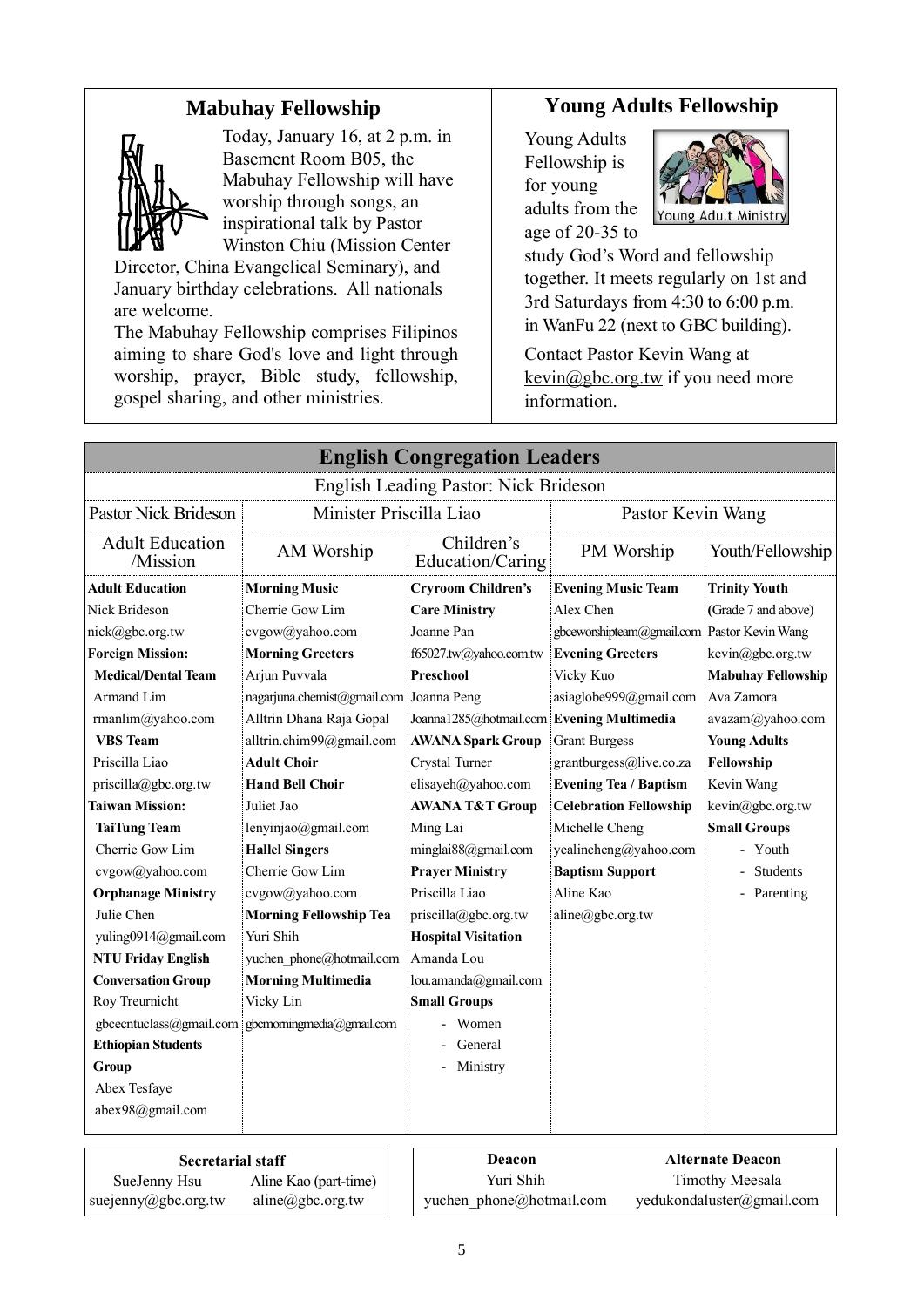| $\star\star$ Sunday School Information - Join the class directly $\star\star$ |                                                                                                                                                                                                           |                         |  |  |
|-------------------------------------------------------------------------------|-----------------------------------------------------------------------------------------------------------------------------------------------------------------------------------------------------------|-------------------------|--|--|
| <b>Class</b>                                                                  | Time & Room                                                                                                                                                                                               |                         |  |  |
| <b>Beginning Christian Life</b>                                               | Restarts                                                                                                                                                                                                  |                         |  |  |
| $Alpha$ – new and non-Christians                                              | 11:30 a.m.<br><b>Calvary Room</b>                                                                                                                                                                         |                         |  |  |
| Christianity 101 - required for baptism                                       | Feb. 6<br><b>Mount of Olives</b><br>11:30 a.m.                                                                                                                                                            |                         |  |  |
| <b>Maturing Christians</b>                                                    |                                                                                                                                                                                                           |                         |  |  |
| <b>Bible Studies for Life</b>                                                 | $11:30$ a.m. classes:<br>- Room B04<br>Room B05<br>- WanFu 22 A<br>- WanFu 22 C<br>$2:30$ p.m. class:<br>- Room $305$<br>$4:00$ p.m. class (Online):<br>- Contact Aline for information: aline@gbc.org.tw |                         |  |  |
| <b>Developing Leaders</b>                                                     |                                                                                                                                                                                                           |                         |  |  |
| <b>Bible Interpretation</b>                                                   | $2:00 - 3:15$ p.m.                                                                                                                                                                                        | Room 402                |  |  |
| <b>Youth: Grade 7 and above</b>                                               |                                                                                                                                                                                                           |                         |  |  |
| <b>Bible Studies for Life</b>                                                 | $11:45$ a.m. $-12:45$ p.m.                                                                                                                                                                                | Room 405                |  |  |
| <b>Children</b>                                                               |                                                                                                                                                                                                           |                         |  |  |
| Nursery - Age 3 and under                                                     | 9:50 a.m. - 11:15 a.m.                                                                                                                                                                                    | Kindergarten Green Room |  |  |
| Preschool - Age 3 to 5                                                        | $11:40$ a.m. $-12:40$ p.m.                                                                                                                                                                                | Room 403                |  |  |
| AWANA - Kindergarten $(\pm 1)$ to Grade 6                                     | $11:30$ a.m. $-1:00$ p.m.                                                                                                                                                                                 | Rooms 401/404           |  |  |

| $\star \star$ Fellowships – Join a fellowship directly $\star \star$ |                                                    |            |  |  |
|----------------------------------------------------------------------|----------------------------------------------------|------------|--|--|
| Fellowship<br>Location<br>Time                                       |                                                    |            |  |  |
| Mabuhay                                                              | Sundays 2:00 - 4:00 p.m.                           | <b>B05</b> |  |  |
| Young Adults $(20 - 35 \text{ y.o.})$                                | $1st$ & 3 <sup>rd</sup> Saturdays 4:30 - 6:00 p.m. | WanFu 22   |  |  |

| $\star\star$ Small Groups – Contact the leader to join $\star\star$                                                                          |                                                 |                                                                              |                                                          |          |  |
|----------------------------------------------------------------------------------------------------------------------------------------------|-------------------------------------------------|------------------------------------------------------------------------------|----------------------------------------------------------|----------|--|
| Type                                                                                                                                         | <b>Name</b>                                     | Day/Time                                                                     | <b>Location/Contact Emails</b>                           |          |  |
| Students                                                                                                                                     | NTU Friday English<br><b>Conversation Group</b> | Friday<br>$12:20 - 1:10 \text{ pm}$                                          | <b>NTU</b><br>roytreur@gmail.com                         | On break |  |
|                                                                                                                                              | <b>International Students Group</b>             | Friday<br>$7:30 - 9:00$ pm                                                   | WanFu 22A<br>cesaledro57@gmail.com                       |          |  |
| Language/<br>Nationality                                                                                                                     | <b>Ethiopian Students Group</b>                 | Sunday<br>$7:00 - 9:00$ pm                                                   | Room 307<br>abex98@gmail.com                             |          |  |
| Parenting                                                                                                                                    | Parenting Group                                 | $2nd$ & 4 <sup>th</sup> Sunday<br>$11:30$ am - $12:30$ pm                    | GBC Room 402<br>rod syverson@hotmail.com                 |          |  |
| Women                                                                                                                                        | Sisters Group (Online)                          | Thursday<br>$7:30 - 9:00$ pm                                                 | joeym.vanderwerf@gmail.com                               |          |  |
| Salt & Light<br>Crown of Beauty                                                                                                              |                                                 | Sunday<br>$1:30 - 3:00$ pm                                                   | <b>GBC Mount of Olives Room</b><br>123456789nc@gmail.com |          |  |
|                                                                                                                                              |                                                 | Saturday<br>$2:00 - 4:00$ pm                                                 | GBC Mount of Olives Room<br>clemence4261@gmail.com       |          |  |
| General                                                                                                                                      | Thursday Night Bible<br>Study Group (Online)    | Thursday<br>$7:30 - 9:00$ pm                                                 | GBC Room 301<br>rod syverson@hotmail.com                 |          |  |
|                                                                                                                                              | YungHe Bible Study Group                        | Friday<br>$7:30 - 9:00 \text{ pm}$                                           | YungHe<br>yedukondaluster@gmail.com                      |          |  |
|                                                                                                                                              | HsinChu Bible Study Group                       | Friday<br>$7:30 - 8:45$ pm                                                   | <b>HsinChu</b><br>rmanlim@yahoo.com                      |          |  |
| Ministry                                                                                                                                     | <b>Hospital Visitation Group</b>                | Near GBC<br>Thursday<br>On break<br>$1:30 - 2:30$ pm<br>lou.amanda@gmail.com |                                                          |          |  |
| Due to the COVID-19 situation, not all the small groups have been opened.<br>To join or for information, contact the teacher by email above. |                                                 |                                                                              |                                                          |          |  |